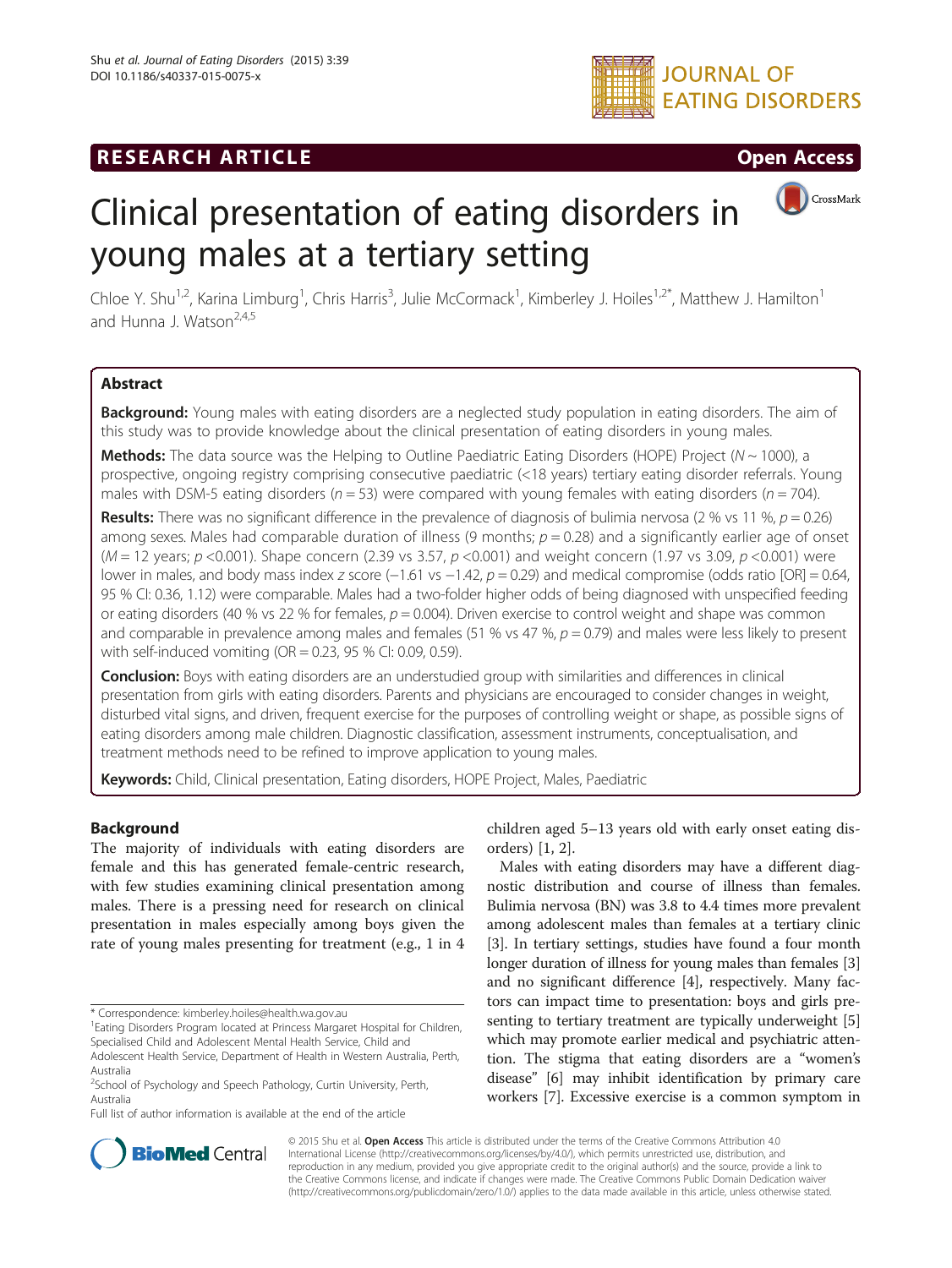boys [[5\]](#page-5-0), and is perceived as more socially acceptable by others [\[8\]](#page-5-0) and may be a less distressing eating disorder symptom [\[9\]](#page-5-0). Females may come to clinical attention sooner because they have a more extensive variety of behavioural symptoms that can be detected by others and that are subjectively distressing. Two tertiary studies found that young males had an earlier age of onset than young females [[3](#page-5-0), [10\]](#page-5-0).

Widely used assessment instruments may not be wellsuited to measuring cognitive symptoms in males, for instance, the Eating Disorder Examination (EDE) [[11](#page-5-0)] measures shape and weight concerns associated with a desire for thinness [[12\]](#page-5-0), whereas some boys desire to be heavier and more muscular due to muscular-idealisation [[13](#page-5-0)–[16](#page-5-0)]. Girls generally favour lower weight, while boys appear to be equally split in wanting to gain or lose weight [\[17\]](#page-5-0). Two studies limited by small samples found that adolescent males with anorexia nervosa (AN) scored significantly lower than females on EDE weight concern and one found lower EDE shape concern [\[4](#page-5-0), [18\]](#page-5-0).

Medical compromise at referral to eating disorder services is common among children and adolescents because of starvation and rapid weight loss [\[19, 20](#page-5-0)], low body weight [[19](#page-5-0)], restriction without binge eating, and less buffering adipose tissue [[21](#page-5-0)]. Hypothermia has been shown to affect 33 %, bradycardia 40 %, and hypotension 20 % of children aged 5–13 years with an early-onset eating disorder [\[1](#page-5-0)]. It is unknown whether sex differences exist and whether young males with eating disorders in tertiary settings have a similar level or type of medical compromise and weight status to young females.

Adult-based research has found that males are more likely to excessively exercise [\[22](#page-5-0)–[24\]](#page-5-0), while females more frequently use diet pills, diuretics and laxatives and report more strict dieting, fasting, and self-induced vomiting [\[3](#page-5-0), [25](#page-5-0), [26](#page-5-0)]. This may be consistent with a tendency for males to idealise muscularity and females to idealise thinness [\[27](#page-5-0), [28](#page-5-0)] which is evident in media portrayals [[8\]](#page-5-0). Yet, adult-based findings may not be translatable to paediatric samples. Exercising to control weight and shape is one of the most common symptoms among children and adolescents of both sexes [[5\]](#page-5-0), and may be equally prevalent among girls because it is easier to undertake than fasting and purging which may be reduced because of parental oversight [\[29](#page-5-0)].

The aim of this study is to provide research-based insights into the clinical presentation of young males with eating disorders using the Helping to Outline Paediatric Eating Disorders (HOPE) Project registry. First, we hypothesise lower BN prevalence in males [\[3](#page-5-0), [30\]](#page-5-0). Second, given mixed previous results [\[3](#page-5-0), [4](#page-5-0)], we hypothesise a longer untreated illness duration for males. Third, we expect that age of onset will be lower in males [\[3](#page-5-0), [10](#page-5-0)]. Fourth, we hypothesise that males will have lower shape

and weight concern [\[4](#page-5-0), [18\]](#page-5-0). Finally, we will explore differences in prevalence of unspecified feeding or eating disorders (UFED), medical and physical features, exercise, and self-induced vomiting.

# Methods

# Participants and procedure

The HOPE Project is an ongoing prospective clinical cohort registry for paediatric eating disorders [\[5](#page-5-0)] in Western Australia. The general aim of the HOPE Project is to cultivate discovery of new knowledge about eating disorders that will be of interest to the wider community, health professionals, policy-makers, and individuals affected by eating disorders. The HOPE Project registry includes children and adolescents aged 8 to 17 years who were consecutively assessed by the Child and Adolescent Mental Health Service (CAMHS) Specialised Eating Disorders Program from April 1996 (through September 2013 for this study). The CAMHS Specialised Eating Disorders Program is the only public paediatric eating disorder program in the state and offers an integrated, comprehensive continuum of care ranging from outpatient to day patient and inpatient. Referrals are accepted from general practitioners, paediatricians, psychiatrists, psychologists, school nurses, and the general public. Data originated from routine intake assessment and is detailed fully elsewhere [[5](#page-5-0)]. The sample consisted of 757 consecutive referrals;  $n = 53$  young males with eating disorders,  $n = 704$  young females with eating disorders. Inclusion criteria for the present study were: first presentation at the service, assessment completion, and a Diagnostic and Statistical Manual (DSM-5) eating disorder diagnosis [\[31](#page-5-0)]. Ethical approval was granted by Princess Margaret Hospital for Children Human Research Ethics Commitee.

#### Measures

Diagnosis was yielded through administration of the EDE, a gold standard semi-structured clinical interview [[11\]](#page-5-0). Child and parent-informant versions of the EDE were adapted from the adult version for routine intake. Terms suitable for adults were replaced with childappropriate terms. Clinician instructions for the laxative and diuretic misuse items were changed such that these questions were not asked if interview content up to that point suggested no further compensatory behaviours. The child-informant version used at this setting is similar but not identical to the ChEDE [\[32\]](#page-5-0) as the service predated ChEDE publication. DSM-5 diagnosis was assigned retrospectively based on prospectively collected information from the EDE and medical review [\[5](#page-5-0)]. The weight criterion used for AN was expected body mass index (BMI) less than 85 %. AN, BN, binge-eating disorder (BED), and UFED could be diagnosed using the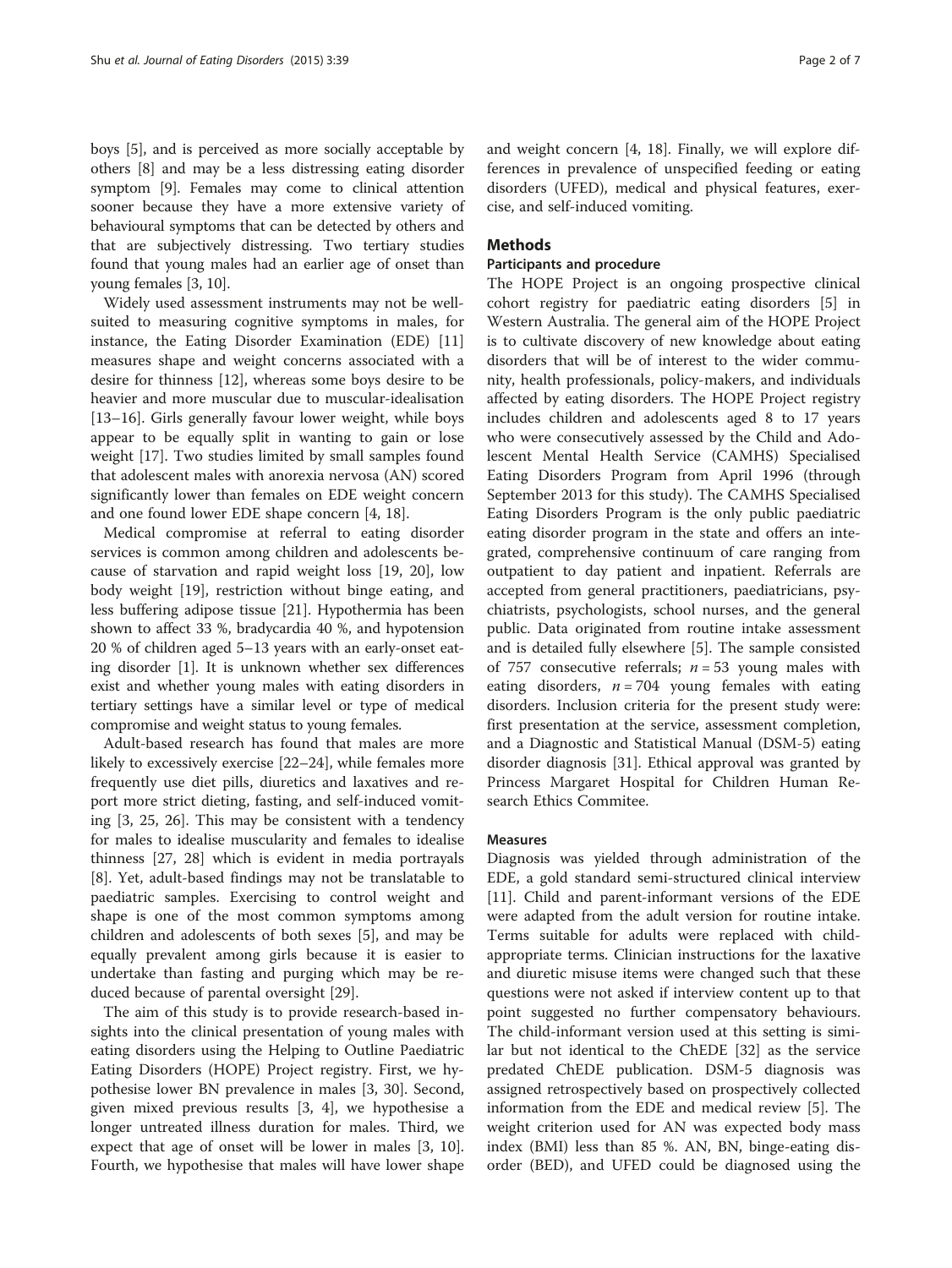EDE. However, pica, rumination disorder, and avoidant/ restrictive food intake disorder (ARFID) could not be diagnosed because the EDE did not include questions that assessed these disorders. UFED was assigned when patients presented with symptoms characteristic of a feeding or eating disorder that caused clinically significant distress or impairment in important areas of functioning and did not meet criteria for AN, BN, or BED. To establish inter-rater reliability, a trained doctoral clinical psychology student blindly diagnosed a random subset of cases in the HOPE Project cohort  $(n = 19)$  and agreement with diagnoses assigned by a psychologist yielded a kappa indicating substantial agreement ( $\kappa = 0.72$ ) [[33](#page-5-0)].

Duration of illness and age of onset were selfreported at the medical review by the parents and patient. Weight concern ( $\alpha = 0.84$ , present study) and shape concern ( $\alpha$  = 0.92, present study) were measured with the child-informant EDE [\[11](#page-5-0)]. BMI  $z$  score was calculated using the United States Centers for Disease Control and Prevention (CDC) 2000 growth reference for children and adolescents [\[34](#page-5-0)]. Complications associated with malnutrition were derived based on standardised vital sign data from the medical review with ageappropriate cut off points: hypothermia (body temperature [aural] <35.5 °C) [\[35](#page-5-0), [36](#page-5-0)], hypotension (systolic blood pressure <90 mmHg for  $\geq$  10 years; <70 mmHg +  $[2 \times$  age in years] for 1 to <10 years) [\[37\]](#page-5-0), bradycardia (resting pulse <1st percentile in beats/min by age) [\[38](#page-6-0)], and poor peripheral perfusion (fingertip capillary refill time > 2 s) [[39](#page-6-0)].

# Statistical analysis

Analyses of variance (ANOVAs) tested for differences in duration of illness, age of onset, EDE weight concern, EDE shape concern, and BMI z score between groups. Logistic regression models compared the odds of BN diagnosis, UFED diagnosis, self-induced vomiting, intense exercise, bradycardia, hypotension, hypothermia, and peripheral perfusion: Firth's penalised likelihood regression was used for BN diagnosis due to small cell count. A negative binomial model was ultimately used for frequency of self-induced vomiting and a zero-inflated negative binomial model for frequency of intense exercise, as these were favoured on the basis of Akaike Information Criterion values. Unadjusted and age-adjusted parameter estimates were calculated given clinical presentation in young people can depend on age [\[29](#page-5-0)]; as similar results were found, unadjusted results were reported. The nominal alpha for analyses was 0.05. Although we conducted multiple tests, we sought to minimise the probability of making a Type II error in this observational study [[40\]](#page-6-0) thus performed no familywise error rate correction.

# Results

## Sample characteristics

Young people with eating disorders commonly presented with restricting presentations of AN or atypical AN although the most common diagnosis was UFED. Additional sample characteristics are shown in Table [1.](#page-3-0)

## Hypothesis and exploratory testing

Table [2](#page-4-0) contains the results of the group comparisons. There were no significant differences between sexes on prevalence of BN ( $p = 0.11$ ) or duration of illness ( $p = 0.28$ ). Boys had a significantly younger age of onset ( $p < 0.001$ ) and lower EDE shape and weight concern (both  $p_s$  <0.001) than girls. Boys and girls had comparable weight status and medical compromise on all features assessed. Boys had a twofold higher odds of being diagnosed with UFED ( $p = 0.004$ ). No significant difference was found on prevalence of exercise for shape and weight control  $(p = 0.41)$ . Males less commonly used vomiting as a compensatory method and less frequently vomited ( $p < 0.001$ ).

# **Discussion**

Characterising youths with eating disorders is absolutely necessary to inform identification and assessment, training for frontline primary care and allied health professionals, and treatment adaptation and planning. This study compared the clinical presentation of young males to young females with eating disorders, and extends limited, previous research [\[3](#page-5-0), [4\]](#page-5-0). Differences were apparent on age of onset, cognitive symptoms, and self-induced vomiting (Table [2](#page-4-0)).

AN, atypical AN, and UFED were the most common diagnoses at this tertiary setting, consistent with findings that children and adolescents with eating disorders most commonly present with dietary restriction and food avoidance [\[1](#page-5-0), [28\]](#page-5-0). Boys did not have a higher prevalence of BN, possibly because the girls in the sample had not yet traversed the age of risk for onset of BN (15–18 years) [[30\]](#page-5-0). UFED, however, was significantly more common in young males than young females. This suggests that the DSM-5 diagnostic criteria may be designed more specifically for females, and may fail to capture certain symptoms that appear to be more common in males than females (e.g., muscularity-focused body image concerns, muscularity-oriented behaviours such as weight lifting). Future research is needed to explore the DSM-5 criteria to determine whether sex-related bias exists, and how to improve diagnostic classification.

Illness duration was typically less than one year and boys did not have a significantly longer duration of illness than girls. This suggests no difference in helpseeking delay between sexes for those presenting to tertiary services, possibly due to the clinical severity of those referred to tertiary services and greater parental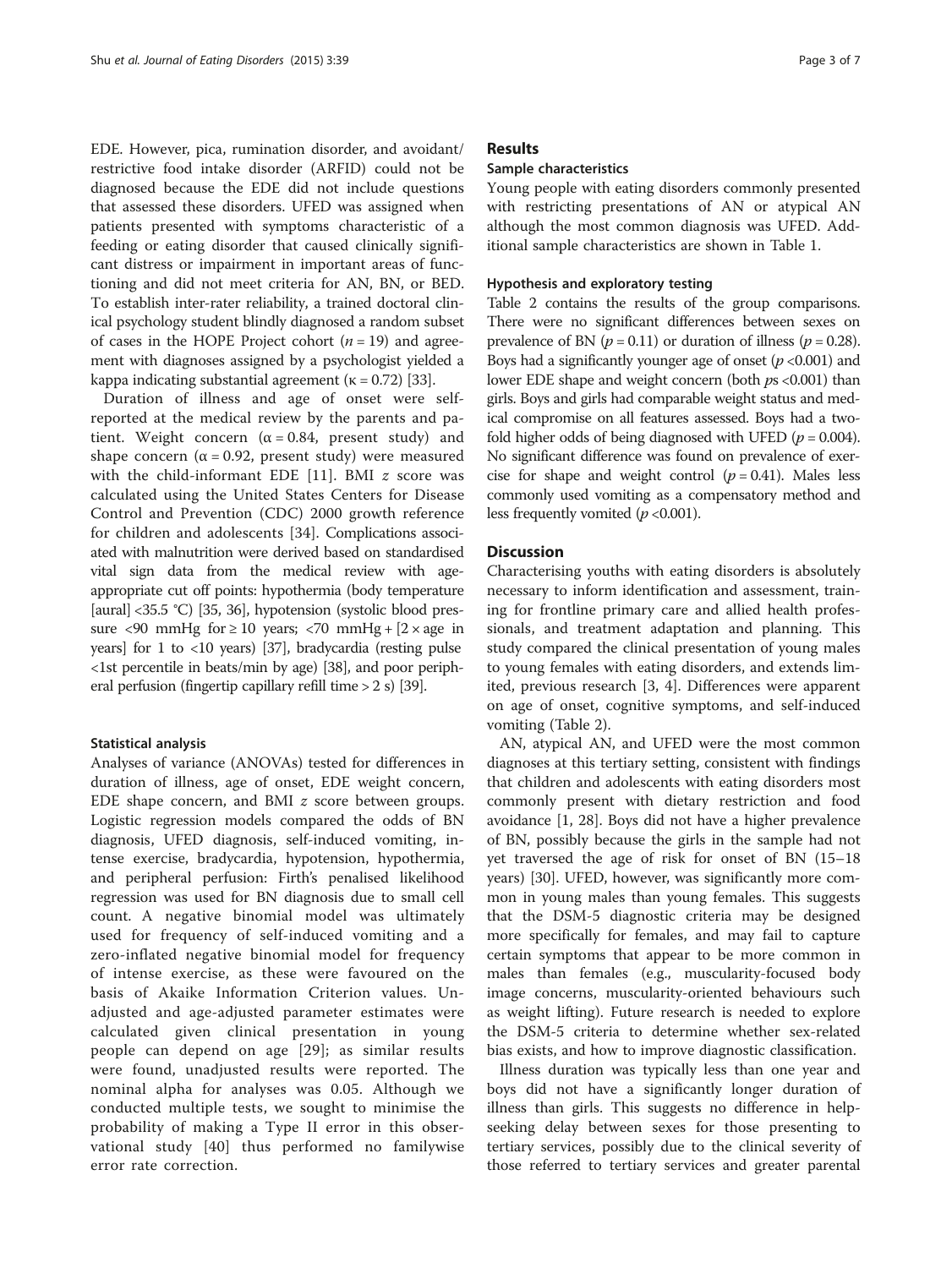<span id="page-3-0"></span>

|  | Table 1 Demographic and clinical characteristics of males and females with eating disorders in a tertiary setting |  |  |  |  |  |  |  |  |  |  |  |
|--|-------------------------------------------------------------------------------------------------------------------|--|--|--|--|--|--|--|--|--|--|--|
|--|-------------------------------------------------------------------------------------------------------------------|--|--|--|--|--|--|--|--|--|--|--|

|                                                                               | Males                      | Females                  |
|-------------------------------------------------------------------------------|----------------------------|--------------------------|
|                                                                               | $(N = 53)$                 | $(N = 704)$              |
| Age (yrs), M (SD)                                                             | 13.57 (2.02)               | 14.74 (1.56)             |
| DSM-5 diagnosis, n (%)                                                        |                            |                          |
| UFED                                                                          | 21 (39.6)                  | 153 (21.7)               |
| AN                                                                            | 18 (34.0)                  | 268 (38.1)               |
| Atypical AN                                                                   | 11(20.8)                   | 168 (23.9)               |
| ΒN                                                                            | 1(1.9)                     | 70 (9.9)                 |
| Purging disorder                                                              | 1(1.9)                     | 28 (4.0)                 |
| <b>BED</b>                                                                    | 1(1.9)                     | 2(0.3)                   |
| BN with low frequency and/or limited duration                                 | 0(0)                       | 10(1.4)                  |
| BED with low frequency and/or limited duration                                | 0(0)                       | 5(0.7)                   |
| Lifetime psychiatric hospitalisations, n (%)                                  | 2(4.3)                     | 56 (9.5)                 |
| Current psychiatric medication use, n (%)                                     | 7(17.9)                    | 117 (20.4)               |
| Age of onset (yrs), M (SD)                                                    | 12.39 (2.55)               | 13.81 (1.66)             |
| Illness duration (mths), median $\pm$ IQR [range]                             | $9.00 \pm 5 - 18$ [2, 120] | $8.00 \pm 5 - 12$ [1,78] |
| BMI z score, M (SD)                                                           | $-1.61(1.45)$              | $-1.42(1.49)$            |
| Objective binge presence, n (%)                                               | 9(17.3)                    | 137 (20.0)               |
| Purging presence, n (%)                                                       | 6(11.8)                    | 223 (32.6)               |
| Vomiting presence                                                             | 5(9.6)                     | 215 (30.8)               |
| Laxatives presence                                                            | 1(1.9)                     | 35(5.8)                  |
| Diuretics presence                                                            | 0(0)                       | 6(0.9)                   |
| Intense exercise presence, n (%)                                              | 27 (50.9)                  | 362 (47.3)               |
| Objective binge episodes in the previous 28 days,<br>median $\pm$ IQR [range] | $0 \pm 0 - 0$ [0,30]       | $0 \pm 0 - 0$ [0, 28]    |
| Purging episodes in the previous 28 days, median<br>$\pm$ IQR [range]         | $0 \pm 0 - 0$ [0,26]       | $0 \pm 0 - 6$ [0, 308]   |
| Vomiting episodes                                                             | $0 \pm 0 - 0$ [0,26]       | $0 \pm 0 - 4$ [0,224]    |
| Laxative episodes                                                             | $0 \pm 0 - 0$ [0,10]       | $0 \pm 0 - 0$ [0,280]    |
| Diuretic episodes                                                             | $0 \pm 0 - 0$ [0,0]        | $0 \pm 0 - 0$ [0,84]     |
| Intense exercise days in the previous 28 days, median<br>$\pm$ IQR [range]    | $2.5 \pm 0 - 28$ [0,28]    | $4 \pm 0 - 28$ [0,28]    |
| EDE weight concern, M (SD)                                                    | 1.97 (1.50)                | 3.09 (1.82)              |
| EDE shape concern, M (SD)                                                     | 2.39 (1.88)                | 3.57 (1.81)              |
| Any medical feature, n (%)                                                    | 24 (45.3)                  | 243 (34.5)               |
| Bradycardia                                                                   | 16 (32.7)                  | 156 (22.6)               |
| Hypotension                                                                   | 6(12.8)                    | 76 (11.2)                |
| Hypothermia                                                                   | 4(8.2)                     | 20(3.0)                  |
| Poor peripheral perfusion                                                     | 5(10.6)                    | 91 (13.6)                |

Median +/− IQR [range] were reported when variable skewness (>3) was present in 1 or more groups

UFED unspecified feeding and eating disorders, AN anorexia nervosa, BN bulimia nervosa, BED binge eating disorder, BMI body mass index, EDE Eating Disorder Examination

oversight, where eating problems are detected and treated earlier [[41](#page-6-0), [42](#page-6-0)]. Energy deficits and medical compromise accompanying low body weight in paediatric patients may draw earlier medical attention than adult male patients. Young males with eating disorders had an earlier age of onset than young females, consistent with the findings in another tertiary setting [\[3](#page-5-0)] and that a higher proportion of pre-adolescent patients are male [[19](#page-5-0)].

Young males scored lower on measures of eating disorder cognitions, specifically EDE shape and weight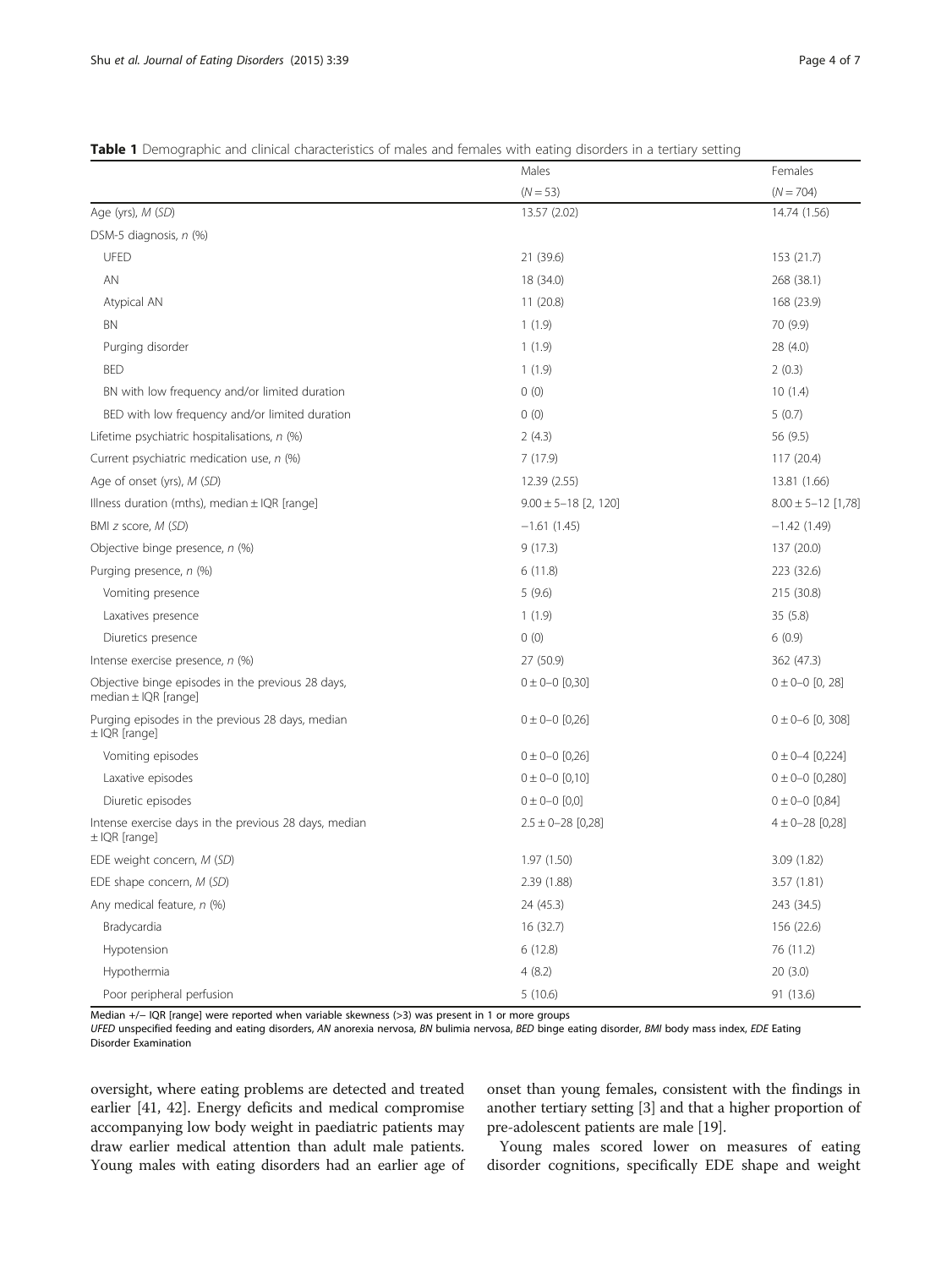| aboracis on staay vanabics |                       |                |                   |  |  |  |  |  |
|----------------------------|-----------------------|----------------|-------------------|--|--|--|--|--|
| Characteristic             | Mean difference       | $\mathcal{D}$  | Result            |  |  |  |  |  |
| Age of onset (yrs)         | $-1.42(0.25)$         | < 0.001        | $males <$ females |  |  |  |  |  |
| Duration of illness (mths) | 1.12(1.11)            | 0.28           |                   |  |  |  |  |  |
| Shape concern              | $-1.17(0.26)$         | < 0.001        | $males <$ females |  |  |  |  |  |
| Weight concern             | $-1.11(0.26)$         | < 0.001        | $males <$ females |  |  |  |  |  |
| BMI z score                | $-0.22(0.21)$         | 0.29           |                   |  |  |  |  |  |
|                            | IRR (95 % CI)         | $\overline{p}$ | Result            |  |  |  |  |  |
| Vomiting frequency         | 0.16(0.06, 0.43)      | < 0.001        | $males <$ females |  |  |  |  |  |
| Intense exercise frequency | 1.08 (0.90, 1.29)     | 0.41           |                   |  |  |  |  |  |
|                            | OR (95 % CI)          | р              | Result            |  |  |  |  |  |
| BN diagnosis               | $0.26$ (0.05, 1.35)   | 0.11           |                   |  |  |  |  |  |
| UFED diagnosis             | 2.36 (1.32, 4.22)     | 0.004          | $males$ > females |  |  |  |  |  |
| Intense exercise presence  | 0.93(0.53, 1.62)      | 0.79           |                   |  |  |  |  |  |
| Vomiting presence          | 0.23(0.09, 0.59)      | 0.002          | $males <$ females |  |  |  |  |  |
| Any medical feature        | $0.64$ (0.36, 1.12)   | 0.12           |                   |  |  |  |  |  |
| Bradycardia                | $0.66$ $(0.36, 1.21)$ | 0.18           |                   |  |  |  |  |  |
| Hypotension                | 0.95(0.39, 2.29)      | 0.91           |                   |  |  |  |  |  |
| Hypothermia                | 0.36 (0.12, 1.09)     | 0.07           |                   |  |  |  |  |  |
| Poor peripheral perfusion  | 1.42 (0.55, 3.67)     | 0.46           |                   |  |  |  |  |  |

<span id="page-4-0"></span>Table 2 Differences between males and females with eating disorders on study variables

BMI body mass index, BN bulimia nervosa, CI confidence interval, IRR incident rate ratio, OR odds ratio, UFED unspecified feeding or eating disorders

concern, than young females. Lower shape and weight concern could represent true lower concern (be it for weight gain or weight loss) or a measurement issue where thin-idealisation but not muscular-idealisation was the focus in assessing shape and weight concerns. The adult EDE instructions prescribe rating dissatisfaction only if respondents view their weight as too high, rather than too low, and view their shape as too large, rather than too small [\[11,](#page-5-0) [43\]](#page-6-0). A fairly equal proportion of boys with eating disorders seek to lose weight or gain weight, and young patients may not be able to articulate their desired body image [\[17](#page-5-0)]. The sex difference suggests the need for a more comprehensive assessment of shape and weight concerns among males. We recommend that clinicians ask questions relating to desire to be heavier, stronger, fitter and more muscular when interviewing young males to obtain a more accurate clinical picture of weight and shape concern, and assess the desire for control.

As expected, boys were less likely than girls to present with self-induced vomiting, even when controlling for age, consistent with adult community-based research [[25\]](#page-5-0). Boys were not more likely to use exercising as a compensatory behaviour compared with girls, contrary to adult-based research [[22](#page-5-0)–[24\]](#page-5-0). Eating disorder populations may be atypical, for they are more likely to come from high-risk contexts involving sports such as dance, gymnastics, and athletic environments. The media has

played an increasing role in promoting exercise as a socially acceptable method for weight loss and muscularity among both sexes, hence persons with these goals may adopt this practice [[8\]](#page-5-0).

Our study did not support a sex difference in BMI z scores. BMI z scores were below average, commensurate with other clinical samples of young people [\[19, 20](#page-5-0)]. Together with previous findings [\[1](#page-5-0)], the medical risk associated with eating disorders is emphasised by disturbances across many vital signs of participants in our sample, particularly the presence of bradycardia; and no sex differences were observed.

This study has limitations that warrant consideration. Common early onset eating disorders such as pica, rumination and ARFID could not be diagnosed. Age of onset and duration of illness were based on parent and child recall, which over a period of months may be subject to reliability problems. The small sample size of boys (7 %), particularly given comparisons to a much larger group of girls limits the generalizability of our male findings, although, such sex ratios are common in tertiary eating disorders settings and our overall sample is relatively large. More severe illness presentations are likely to be represented in a clinical rather than a community-based population because of the treatmentseeking nature of the sample, additionally, the tertiary service in this study triages on medical compromise including underweight. Hence, findings may not generalise to community-based and non-tertiary clinic populations.

#### Conclusion

In conclusion, young males with eating disorders are an understudied group with similarities and differences in clinical presentation to young females. Community education efforts should alert clinicians and parents to the signs and symptoms of changes in weight, unstable vital signs, and driven exercise for the purposes of controlling weight and shape, as means to identify eating disorders in male children. Assessment instruments, diagnostic classification, and treatment applications require refinement to enhance applicability to males and the earlier age of onset finding could benefit from investigation into sex-related aetiologic and phenotypic pathways.

#### Abbreviations

AN: anorexia nervosa; ARFID: avoidant/restrictive food intake disorder; BED: binge-eating disorder; BMI: body mass index; BN: bulimia nervosa; CAMHS: Child and Adolescent Mental Health Service; DSM: Diagnostic and Statistical Manual; EDE: Eating Disorder Examination; HOPE: Helping to Outline Paediatric Eating Disorders; UFED: unspecified feeding and eating disorders.

#### Competing interests

The authors have no financial or otherwise competing interests to declare.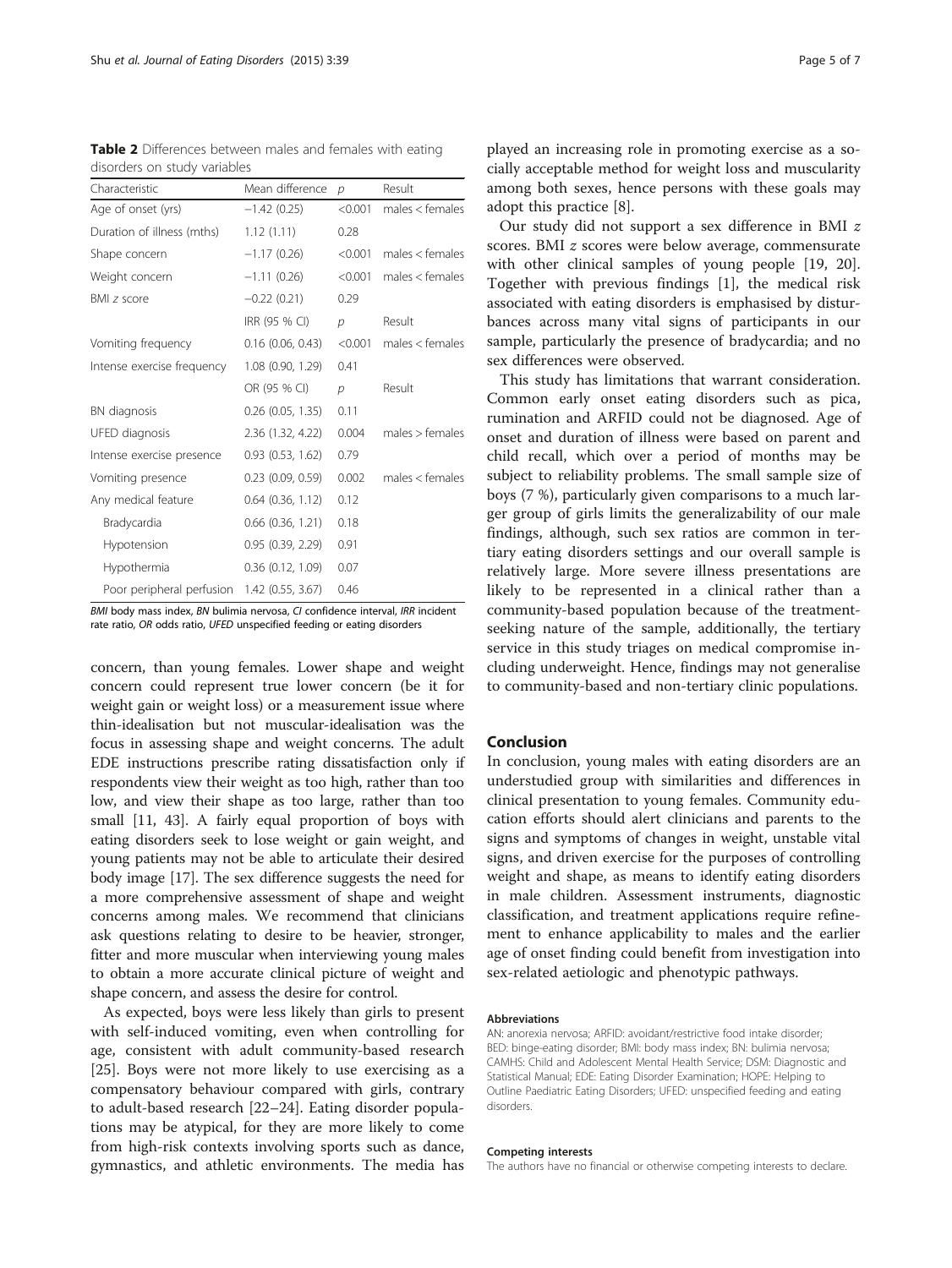#### <span id="page-5-0"></span>Authors' contributions

Chloe Shu and Karina Limburg contributed to the writing, methodology, and interpretation of findings, and Chloe contributed to analysis. Chris Harris contributed to the formulation of hypotheses. Julie McCormack contributed to the writing, methodology, and interpretation of findings. Kimberley Hoiles contributed to the methodology, analysis, and interpretation of findings. Matthew Hamilton contributed to the methodology. Hunna Watson contributed to the writing, methodology, analysis, and interpretation of findings. All authors read and approved the final version of the manuscript.

#### Authors' information

Chloe Shu and Karina Limburg are research trainees at the CAMHS Specialised Eating Disorders Program. Chris Harris is the clinical services manager at YouthFocus, and prior to this had a longstanding clinical role on the CAMHS Specialised Eating Disorders Program. Chris contributed to the formulation of hypotheses. Julie McCormack is a senior clinical psychologist and coordinator of Psychology, Research and Training at the CAMHS Specialised Eating Disorders Program. Kimberley Hoiles is a senior researcher at the CAMHS Specialised Eating Disorders Program. Matthew Hamilton is a research trainee at the CAMHS Specialised Eating Disorders Program. Hunna Watson is a research assistant professor of psychiatry and biostatistician at the Center of Excellence in Eating Disorders, Department of Psychiatry, at the University of North Carolina at Chapel Hill, adjunct research fellow at the School of Paediatrics and Child Health, The University of Western Australia, and adjunct lecturer at the School of Psychology and Speech Pathology, Curtin University; prior, she was a senior researcher at the CAMHS Specialised Eating Disorder Program.

#### Acknowledgements

This study was supported by Department of Health in Western Australia Targeted Research Fund research grant.

HREC approved consent procedures were used in establishing the HOPE Project registry.

#### Author details

<sup>1</sup> Eating Disorders Program located at Princess Margaret Hospital for Children, Specialised Child and Adolescent Mental Health Service, Child and Adolescent Health Service, Department of Health in Western Australia, Perth, Australia. <sup>2</sup>School of Psychology and Speech Pathology, Curtin University, Perth, Australia. <sup>3</sup>YouthFocus, Perth, Australia. <sup>4</sup>Department of Psychiatry, The University of North Carolina at Chapel Hill, Chapel Hill, USA. <sup>5</sup>School of Paediatrics and Child Health, The University of Western Australia, Perth, Australia.

#### Received: 26 July 2015 Accepted: 26 October 2015 Published online: 09 November 2015

#### References

- 1. Madden S, Morris A, Zurynski YA, Kohn M, Elliot EJ. Burden of eating disorders in 5-13-year-old children in Australia. Med J Aust. 2009;190:410–4.
- Lucas AR, Beard CM, O'Fallon WM, Kurland LT. 50-year trends in the incidence of anorexia nervosa in Rochester, Minn.: a population-based study. Am J Psychiatry. 1991;148:917–22.
- 3. Eliot AO, Baker CW. Eating disordered adolescent males. Adolescence. 2001;36:535–43.
- 4. Darcy AM, Doyle AC, Lock J, Peebles R, Doyle P, Le Grange D. The Eating Disorders Examination in adolescent males with anorexia nervosa: How does it compare to adolescent females? Int J Eat Disord. 2012;45:110–4.
- 5. Watson HJ, McCormack J, Hoiles K, Forbes D, Potts J. The HOPE (Helping to Outline Paediatric Eating Disorders) Project: Development and debut of a paediatric clinical eating disorder registry. J Eat Disord. 2013;1:30.
- 6. Harvey JA, Robinson JD. Eating disorders in men: current considerations. J Clin Psychol Med Settings. 2003;10:297–306.
- 7. Muise AM, Stein DG, Arbess G. Eating disorders in adolescent boys: a review of the adolescent and young adult literature. J Adolesc Health. 2003;33:427–35.
- 8. Sharp CW, Clark SA, Dunan JR, Blackwood DH, Shapiro CM. Clinical presentation of anorexia nervosa in males: 24 new cases. Int J Eat Disord. 1994;15:125–34.
- 9. Cash TF, Winstead BA, Janda LH. The great American shape-up. Psychol Today. 1986;30–37.
- 10. Shafran R, Bryant-Waugh R, Lask B, Arscott K. Obsessive-compulsive symptoms in children with eating disorders: a preliminary investigation. Eat Disord. 1995;3:304–10.
- 11. Fairburn CG, Cooper Z. The eating disorder examination. In: Fairburn CG, Wilson GT, editors. Binge eating: nature, assessment, and treatment. 12th ed. New York: Guilford Press; 1993. p. 317–60.
- 12. Smolak L, Levine MP, Thompson JK. The use of the Sociocultural Attitudes Towards Appearance Questionnaire with middle school boys and girls. Int J Eat Disord. 2001;29:216–23.
- 13. Cohane GH, Pope HG. Body image in boys: a review of the literature. Int J Eat Disord. 2001;29:373–9.
- 14. Furnham A, Badmin N, Sneade I. Body image dissatisfaction: Gender differences in eating attitudes, self-esteem, and reasons for exercise. J Psychol. 2002;136:581–96.
- 15. Parkinson K, Tovee M, Cohen-Tovée E. Body shape perceptions of preadolescent and young adolescent children. Eur Eat Disord Rev. 1998;6:126–35.
- 16. Adams K, Sargent RG, Thompson SH, Richter D, Corwin SJ, Rogan TJ. A study of body weight concerns and weight control practices of 4th and 7th grade adolescents. Ethn Health. 2000;5:79–94.
- 17. Furnham A, Calnan A. Eating disturbance, self-esteem, reasons for exercising and body weight dissatisfaction in adolescent males. Eur Eat Disord Rev. 1998;6:58–72.
- 18. Strober M, Freeman R, Lampert C, Diamond J, Teplinsky C, DeAntonio M. Are there gender differences in core symptoms, temperament, and shortterm prospective outcome in anorexia nervosa? Int J Eat Disord. 2006;39:570–5.
- 19. Peebles R, Wilson JL, Lock JD. How do children with eating disorders differ from adolescents with eating disorders at initial evaluation? J Adolesc Health. 2006;39:800–5.
- 20. Le Grange D, Crosby RD, Rathouz PJ, Leventhal BL. A randomized controlled comparison of family-based treatment and supportive psychotherapy for adolescent bulimia nervosa. Arch Gen Psychiatry. 2007;64:1049–56.
- 21. Birmingham CL, Treasure J. Medical management of eating disorders. Cambridge University Press; 2010.
- 22. Crisp A, Burns T. The clinical presentation of anorexia nervosa in males. Int J Eat Disord. 1983;2:5–10.
- 23. Margo JL. Anorexia nervosa in males. A comparison with female patients. Br J Psychiatry. 1987;151:80–3.
- 24. Lewinsohn PM, Seeley JR, Moerk KC, Striegel-Moore RH. Gender differences in eating disorder symptoms in young adults. Int J Eat Disord. 2002;32:426–40.
- 25. Anderson CB, Bulik CM. Gender differences in compensatory behaviors, weight and shape salience, and drive for thinness. Eat Behav. 2004;5:1–11.
- 26. Braun DL, Sunday SR, Huang A, Halmi KA. More males seek treatment for eating disorders. Int J Eat Disord. 1999;25:415–24.
- 27. Ricciardelli LA, McCabe MP. A biopsychosocial model of disordered eating and the pursuit of muscularity in adolescent boys. Psychol Bull. 2004;130:179–205.
- 28. McCreary DR, Sasse DK. An exploration of the drive for muscularity in adolescent boys and girls. J Am Coll Health. 2000;48:297–304.
- 29. Walker T, Watson HJ, Leach DL, McCormack J, Tobias K, Hamilton MJ, et al. Comparative study of children and adolescents referred for eating disorder treatment at a specialist tertiary setting. Int J Eat Disord. 2014;47:47–53.
- 30. Carlat DJ, Camargo CA. Review of bulimia nervosa in males. Am J Psychiatry. 1991;148:831–43.
- 31. American Psychiatric Association. Diagnostic and statistical manual of mental disorders (DSM-5). Washington, DC: American Psychiatric Association; 2013.
- 32. Bryant-Waugh RJ, Cooper P, Taylor CL, Lask BD. The use of the Eating Disorder Examination with children: a pilot study. Int J Eat Disord. 1996;19:391–7.
- 33. Landis JR, Koch GG. The measurement of observer agreement for categorical data. Biometrics. 1977;33(1):159–74.
- 34. Kuczmarski RJ, Ogden CL, Grummer-Strawn LM, Flegal KM, Guo SS, Mei Z, et al. CDC Growth Charts: United States. Adv Data. 2000;314:1–28.
- 35. Brooke OG. Influence of malnutrition on the body temperature of children. Br Med J. 1972;1:331–3.
- 36. World Health Organization. Management of severe malnutrition: a manual for physicians and other senior health workers. Geneva: WHO; 1999.
- 37. Kleinman ME, Chameides L, Schexnayder SM, Samson RA, Hazinski MF, Atkins DL, et al. Pediatric advanced life support: 2010 American Heart